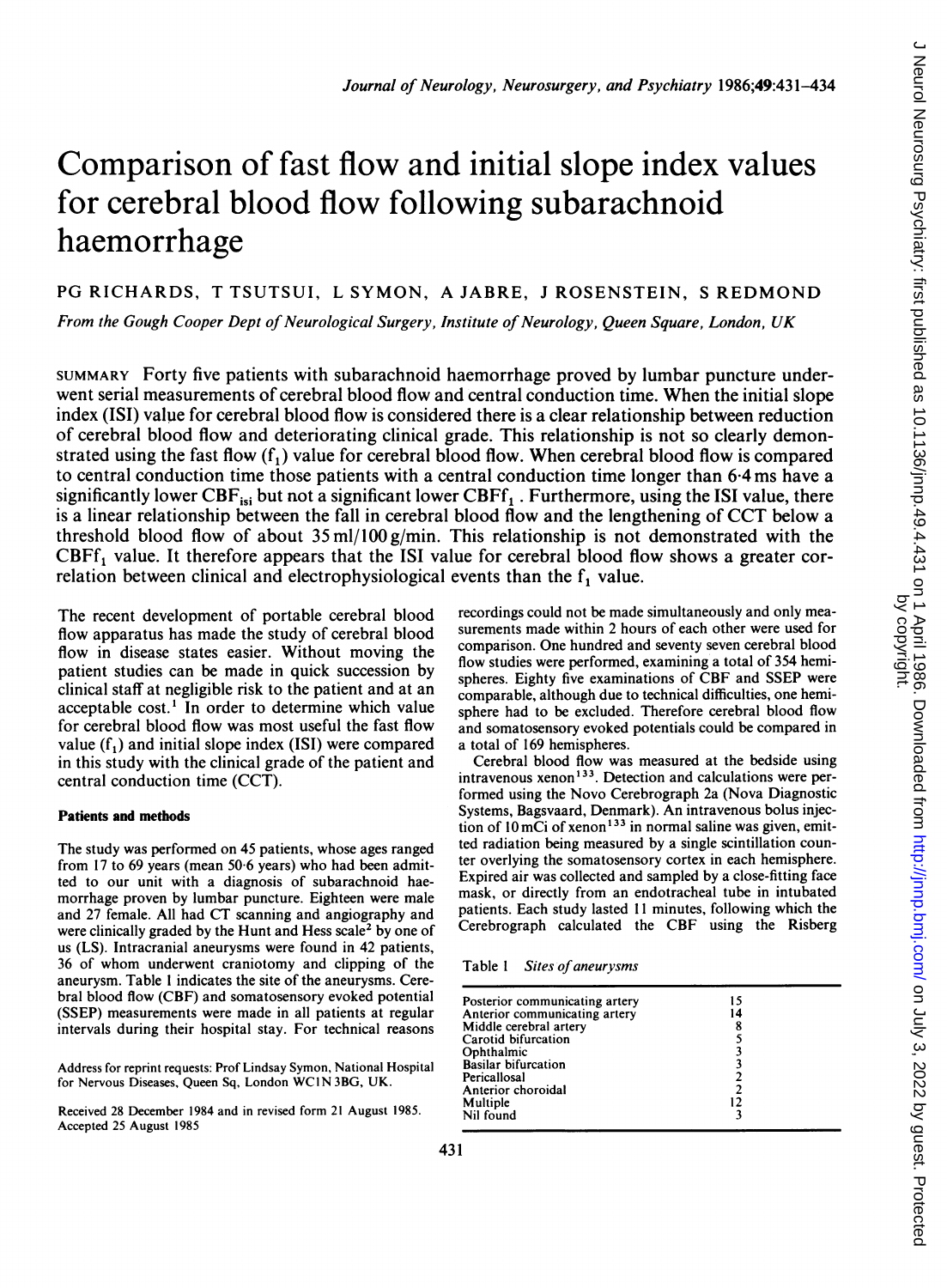| Grade | No of CBF<br>studies | Mean $CBF_{isi}$ (SD)<br>$ml/100$ g/min | Mean $CBFf_1(SD)$<br>ml/100 g/min | $CCT(SD)$ ms | Mean $pCO$ , $(SD)$<br>mmHg | $MAP(SD)$ mmHg            |
|-------|----------------------|-----------------------------------------|-----------------------------------|--------------|-----------------------------|---------------------------|
|       | 100                  | 48.6(13.3)                              | 72.6(21.2)                        | 5.6(0.4)     | 34.0(9.2)                   | 97.6(9.7)                 |
| H     | 58                   | 47.6(11.1)                              | 73.6(22.4)                        | 5.8(0.2)     | 36.5(5.8)                   | $104 \cdot 1(23 \cdot 8)$ |
| ш     | 120                  | 41.0(9.3)                               | 57.5(16.4)                        | 6.0(0.3)     | 35.4(7.1)                   | 103.5(16.7)               |
| IV    | 64                   | 36.1(7.4)                               | 56.5 $(24.1)$                     | 6.6(0.2)     | 34.7(3.7)                   | 123.4(18.8)               |
| v     | 12                   | 33.2(9.9)                               | 59.8(27.4)                        | 7.0(0.4)     | 33.5(3.7)                   | 119.1(30.7)               |

Table <sup>2</sup> Clinical grade and CBF

Table 3 CBF vs CCT

| <b>CCT</b>      | Mean CBF <sub>isi</sub> (SD)<br>ml/100 g/min | Mean CBFf <sub>1</sub> (SD)<br>ml/100 g/min |  |  |
|-----------------|----------------------------------------------|---------------------------------------------|--|--|
| < 6.4           | 45.6(4.1)                                    | 64.0(3.99)                                  |  |  |
| $\geqslant 6.4$ | $31 \cdot 1 (6.5)$                           | $61 \cdot 1 (18 \cdot 3)$                   |  |  |

modification<sup>34</sup> of the two compartment model described by Obrist.<sup>5</sup> Two values of CBF were computed by the Cerebrograph, the  $f_1$  value and the ISI value.  $F_1$  is the fast compartment flow, often considered to be the value n nainly per taining to flow through cerebral grey matter.<sup>6</sup> TSI, the initial slope index, is the monoexponential of the early portion of the xenon desaturation curve between  $0.5$  and  $1.5$  minutes, and represents flow through fast and slow com partments, though primarily dominated by the fast compartment.<sup>36</sup>

Somatosensory evoked potential and central conduction time (CCT) recordings were measured using the modification of technique of Hume and Cant,<sup>9</sup> as described by Wang et al.<sup>10</sup> Bipolar stimulating electrodes were placed at the median nerve at the wrist and square waves of  $0.5 \text{ ms}$ were applied at a rate of  $3 H_2$ , with an intensity just sufficient to produce a small twitch of the abductor polli Recording electrodes were applied over the spinous process of C2 and over the somatosensory cortex in b spheres in equivalent positions to the cerebral blood flow detectors. The central conduction time, the time between the N14 peak recorded at C2 and the N20 peak over the somatosensory cortex, was recorded. Recording CCT in 20 normal volunteers gave a mean CCT of  $5.4 \pm 0.4$  ms. This value plus 2.5 standard deviations was considered abnormal, giving a value of 6.4 ms or greater as a significantly prolonged CCT.<sup>10</sup>



#### **Results**

#### (1) Clinical grade and CBF

Table 2 shows a relationship between CBFf<sub>1</sub>, CBF<sub>isi</sub> and clinical grade in all patients. Comparing ISI values, no statistical difference in flow is seen between grades <sup>I</sup> and 2, or between grades 4 and 5. There is however a highly significant difference (p 0.001) between grades 2 and 3, and between grades 3 and 4. The differences between grades of the  $f_1$  values are not so clearly demonstrated. The only significant difference (p  $0.001$ ) is between grades 2 and 3, there being no statistical difference between grades <sup>1</sup> and 2, grades 3 and 4, or grades 4 and 5.

### $(2)$  CBF and CCT

Table 3 displays the results of 169 hemisphere recordings of CCT and CBF. The mean CBF<sub>isi</sub> in the 135 $\overline{Q}$  hemispheres showing a CCT of less than 6.4ms is  $\overline{Q}$  $45.6$  ml/l00 g/min (SD 4.1) whereas in the 34 hemi- $\overline{5}$ spheres where CCT is greater than or equal to 6.4 ms,  $\frac{1}{6}$ the mean CBF<sub>isi</sub> is 31 1 ml/100 g/min (SD 6.5). This difference is significant at the 1% level using Student's  $t$  test. The CBFf<sub>1</sub> values however are not significantly different. The mean value of CBFf, for hemispheres with a CCT of less than  $6.4 \text{ ms}$  is  $64.0 \text{ (SD } 3.99)$ , whereas for hemispheres with a CCT greater than or equal to 6.4 ms it is  $61.1$  ml/l00 g/min (SD 18.3). The figure displays graphically CBF versus CCT. Here it can be seen that when looking at  $CBF_{isi}$  values there is a progressive diminution in cerebral blood flow as the CCT lengthens beyond 6-4ms This progressive reduction of  $CBF_{11}$  appears to show a linear relationship with the progressive lengthening of CCT. No such relationship was demonstrated with the fast flow values. A threshold flow above which central conduction time is independent of cerebral blood flow, but below which the central conduction times prolong in a linear relationship to the fall in cerebral blood flow is demonstrated using the ISI value. This threshold lies around <sup>30</sup> ml/l00 g/min. No threshold is demonstrated using the  $f_1$  values.

## $\overline{7.2}$  7.4 Discussion

The development of techniques of measuring CBF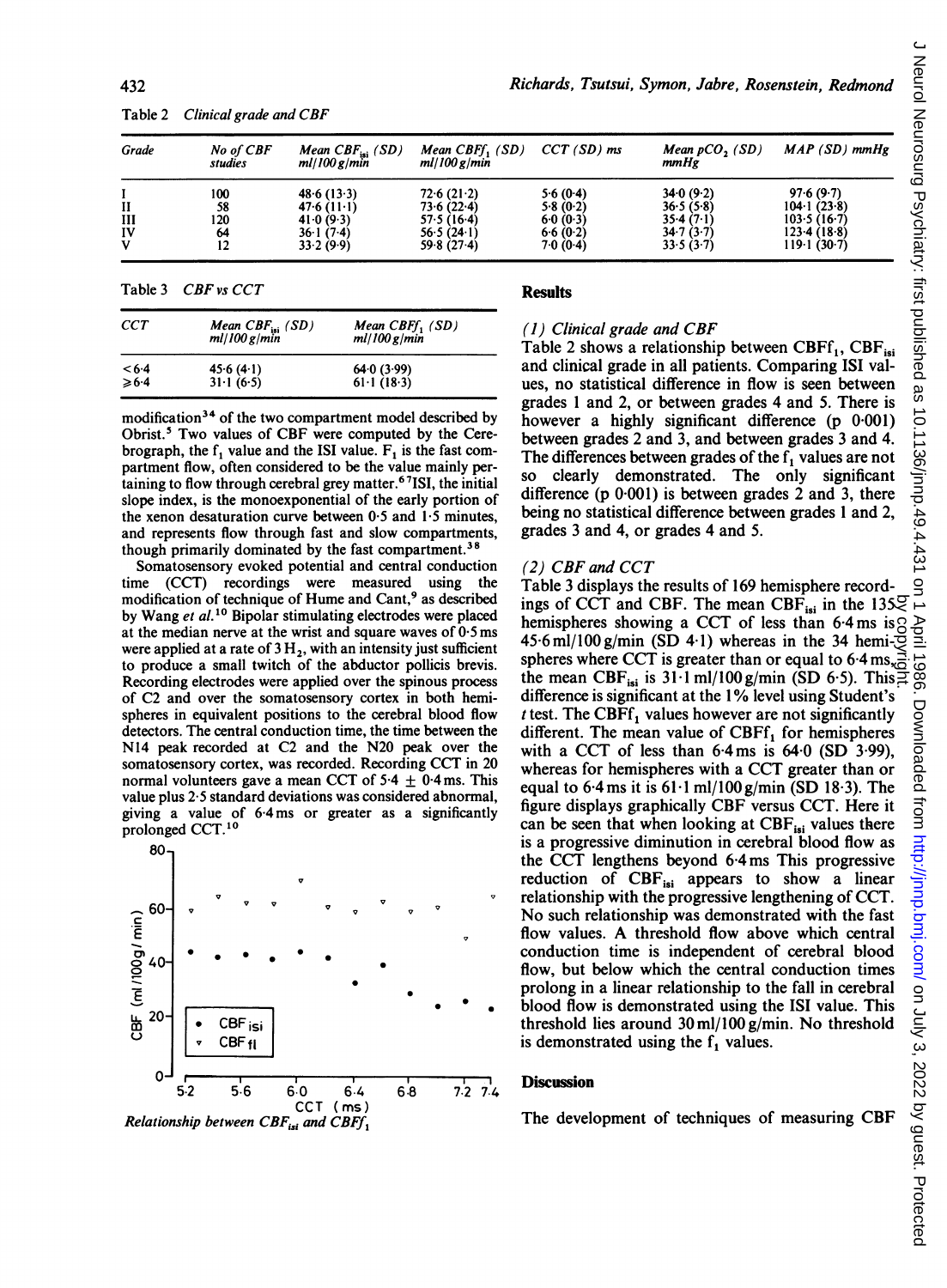433

indicated that three separate compartments are measurable, the fast flow cerebral tissues, the slow flow cerebral tissues and the extracerebral tissues.'" By presenting the washout curves as a biexponential curve, the fast flow could be separately measured. This has been felt to represent in the main grey matter flow.<sup>5</sup> The initial slope index is a monoexponential slope in the early part of the xenon washout curve<sup>38</sup> and this is calculated on the Cerebrograph on the portion of the curve between  $0.5$  and  $1.5$  minutes.

The ISI was developed to overcome several practical and theoretical disadvantages of the biexponential method of calculating CBF. It had been noted that the values of the fast flow tended to fluctuate, the fluctuation being associated with variation in a relative "weight" of the grey matter compartment.3 These variations may be due to actual anatomical change in the grey matter, such as following infarct or atrophy.<sup>7</sup> The more probable explanation however is that the  $f_1$  compartment does not represent homogeneous grey matter, but includes grey matter with fast flow, grey matter with slow flow and white matter with fast flow. Depending upon physiological and pathological conditions, the latter two tissues may fluctuate between the measured slow and fast flow compartments.3 The ISI is dominated by the flow from fast clearing tissues.<sup>8</sup> Risberg has calculated that 84% of the counts analysed in the initial part of the curve originate from the fast compartment.3 The third compartment, primarily very slowly clearing extracerebral tissue such as scalp, has a negligible effect on the early part of the curve $<sup>6</sup>$  and it may</sup> therefore be assumed that the ISI is an index of cortical flow with little or no extracerebral contamination. The ISI is not subject to great fluctuation and is independent of variation in the relative proportion of "weight" of the fast or slow flow compartments. $3-5$ 

Central conduction time has been shown to be a useful indicator of ischaemia following subarachnoid haemorrhage.<sup>1012</sup> It has been shown that below a critical threshold for cerebral blood flow there is a severe disturbance of cerebral function, as shown by prolongation of central conduction time or reduction in amplitude of evoked potential.<sup>13-15</sup> It has also been shown in the baboon that below this critical level, the prolongation of CCT has an exponential relationship with the reduction in cerebral blood flow.<sup>16</sup>

Our results in this study support the value of ISI. There is stronger correlation between the ISI and the clinical grade than between  $f_1$  and clinical grade. Likewise, when comparing CCT and CBF, there is <sup>a</sup> clear diminution in flow as CCT prolongs beyond 6-4ms when comparing CCT and ISI, which is not shown when comparing CCT and f, flows. No threshold value below which CCT prolongs in <sup>a</sup> linear relationship with reduction in cerebral blood flow is demonstrated using the f, values, whereas using the ISI values a threshold is demonstrated at around 35 ml/l00 g/min. It therefore appears that ISI reflects clinical and electrophysiological events better than  $f_1$ .

A further advantage of using the ISI is that steady state need only be achieved for the first few minutes after injection. When using  $f_1$  a steady state needs to be maintained throughout the whole <sup>11</sup> minutes of the measurement. In a cooperative patient this is not a problem, but in the restless patient it may be difficult to achieve.

As bedside cerebral blood flow monitoring becomes more widespread it therefore appears that the ISI value should be adopted in view of its reproducibility and its correlation with clinical grade and CCT.

The authors thank Sarah Chittenden for typing the manuscript.

#### References

- 'Rosenstein J, Suzuki M, Symon. L, Redmond S. Clinical use of portable bedside cerebral blood flow measurements in the management of aneurysmal subarachnoid haemorrhage. Neurosurgery 1984;15(4):519-25.
- <sup>2</sup> Hunt WE, Hess RM. Surgical risk as related to time of intervention in the repair of intracranial aneurysms. J Neurosurg 1968;28: 14-20.
- <sup>3</sup> Risberg J, Ali Z, Wilson EM, Willis EL, Halsey JH Jr. Regional cerebral blood flow measurements by <sup>133</sup>Xenon inhalation. Preliminary evaluation of an initial slope index in patients with unstable flow compartments. Stroke 1975;6:142-8.
- 4Risberg J. Regional cerebral blood flow measurements by 133-Xenon inhalation: Methodology and applications in neuropsychology and psychiatry. Brain Lang 1980;9:9-34.
- 5Obrist WD, Thompson HK Jr, Wang HS, Wilkinson WE. Regional cerebral blood flow estimated by  $133$ xenon inhalation. Stroke 1975;6:245-56.
- 6Wollman H, Alexander SC, Cohen PJ, Stephen GW, Zeiger LS. Two-compartment analysis of the blood flow in the human brain. Acta Neurol Scandinav 1965;Suppl 14:79-82.
- <sup>7</sup> Høedt-Rasmussen K, Skinhøj E. In vivo measurements of the relative weights of gray and white matter in the human brain. Neurology (Minneap) 1966;16:515-20.
- <sup>8</sup> Doyle TF, Martins AN, Kobrine AI. Estimating total cerebral blood flow from the initial slope of hydrogen washout curves. Stroke 1980;6:149-52.
- <sup>9</sup> Hume AL, Cant BR. Conduction time in cerebral somatosensory pathways in man. Electroencephalalogr Clin Neurophysiol 1978;45:361-75.
- <sup>10</sup> Wang AD, Cone J, Symon L, Costa E, Silva IE. Somatosensory evoked potential monitoring during the management of aneurysmal subarachnoid haemorrhage. J Neurosurg 1984;60:264-8.